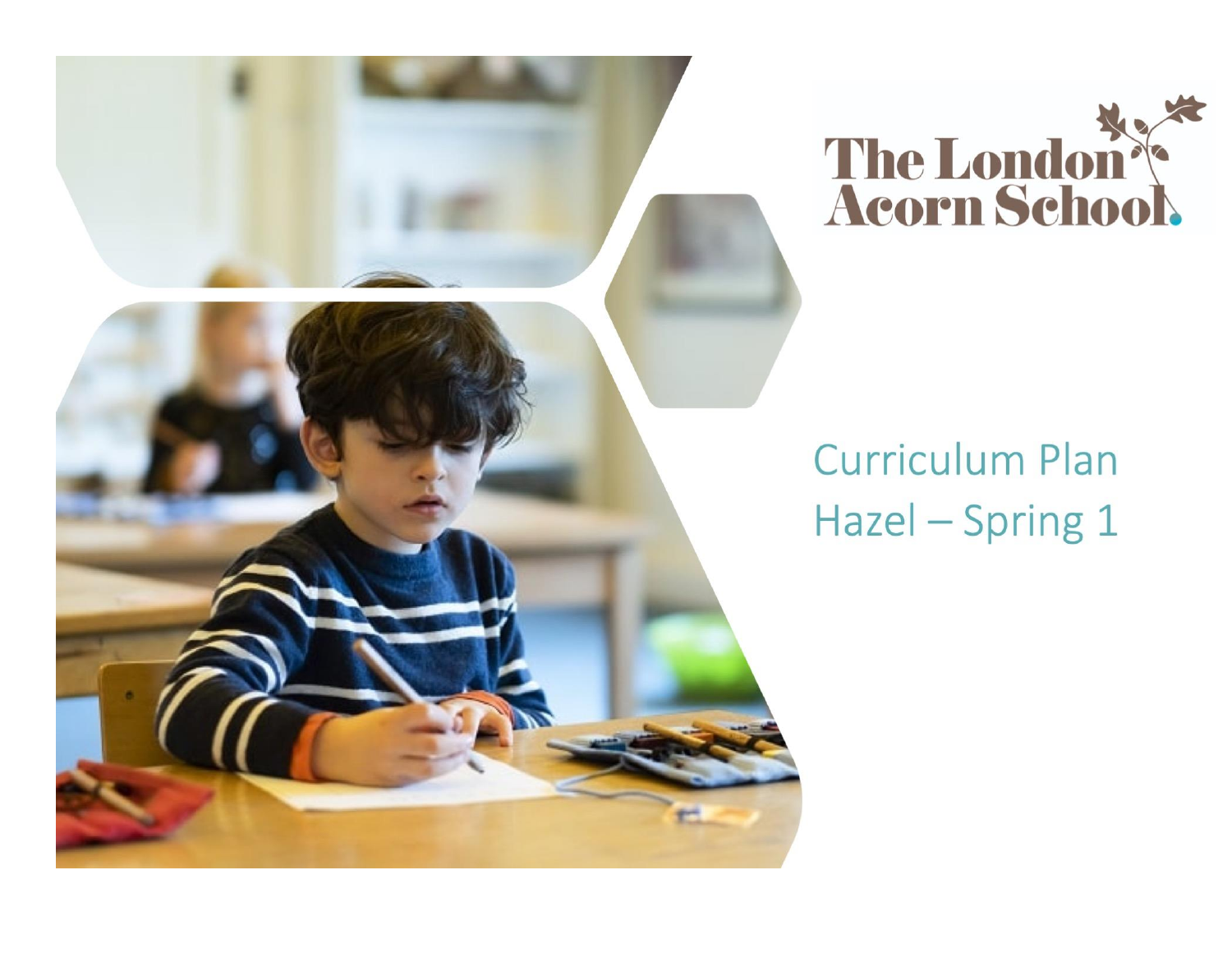## Programmes of Study



### Class 3 (Year 4) Term: Spring First half term

#### Unit Title: RAINFORESTS

#### Literacy Genres

Fantasy Stories: Arthur and the Golden Rope [Focus], *Joe Todd Stanton* (3 weeks) Reports: Rainforest Rough Guide [Babcock], *Paul Mason* (2 weeks)

#### Reading Enhancements

The Great Kapok Tree, Lynn Cherry

| Literacy | Grammar                                                                                 | Maths |                                                                          |
|----------|-----------------------------------------------------------------------------------------|-------|--------------------------------------------------------------------------|
|          | To use commas to mark grammatical boundaries within                                     |       | Number and place value                                                   |
|          | sentences.                                                                              |       | Place 4-digit numbers on landmarked lines                                |
|          | Link this to work on editing and revising own writing.                                  |       | 0-10000 and 1000-2000                                                    |
|          | To use apostrophes to mark possession through:                                          |       | round 4-digit numbers to the nearest 10, 100 and 1000                    |
|          | -Identifying possessive apostrophes in reading and to whom                              |       | mentally add and subtract to/from 4-digit and 3-digit numbers using      |
|          | or what they refer                                                                      |       | place-value                                                              |
|          | -Understanding the basic rules for apostrophising singular                              |       |                                                                          |
|          | nouns, e.g., the man's hat; for plural nouns ending in "s", e.g.,                       |       | Count on and back in multiples of 10, 100 and 1000                       |
|          | The doctors' surgery and for irregular plural nouns e.g.,                               |       | Count on in multiples of 25 and 50                                       |
|          | children's playground                                                                   |       | Understand place value in 4-digit numbers                                |
|          | -Distinguishing between uses of the apostrophe for                                      |       | Partition 4-digit numbers                                                |
|          | contraction and possession<br>To begin to use the apostrophe appropriately in their own |       | Decimals                                                                 |
|          | writing.                                                                                |       | Recognise, use, compare and order decimal numbers                        |
|          |                                                                                         |       | Understand place value in decimal numbers                                |
|          | Writing to entertain:                                                                   |       | Recognise that decimals are tenths                                       |
|          | Stories - Myths & legends                                                               |       | Round decimals to the nearest whole number                               |
|          | Descriptive Poetry and Narrative Poetry                                                 |       | Divide 2-digit numbers by ten to get decimal numbers                     |
|          | Characters/Settings                                                                     |       | Divide 3-digit numbers by 100 to get decimal numbers                     |
|          | Writing to inform:                                                                      |       | Addition and subtraction                                                 |
|          | Recounts, Letters. Biographies, Newspaper Articles and                                  |       | add and subtract multiples of 10 and 100 to/from 4-digit numbers         |
|          | Explanations                                                                            |       | Use expanded written subtraction and compact written subtraction to      |
|          |                                                                                         |       |                                                                          |
|          | Writing to persuade:                                                                    |       | subtract pairs of 3-digit numbers (one 'exchange'); use expanded         |
|          | Advertising - leaflets & brochures<br>Letters and Posters                               |       | column                                                                   |
|          |                                                                                         |       | 2-digit numbers from 3-digit numbers (one 'carry')                       |
|          | Progression in Reading Comprehension                                                    |       | use Frog to find change from £10, £20 and £50                            |
|          | Vocabulary /Inference/ predict/ explain/ retrieve/ summarise                            |       | add 4-digit numbers using written method with answers greater than 10000 |
|          |                                                                                         |       |                                                                          |
|          |                                                                                         |       | Problem solving, reasoning and algebra                                   |
|          |                                                                                         |       |                                                                          |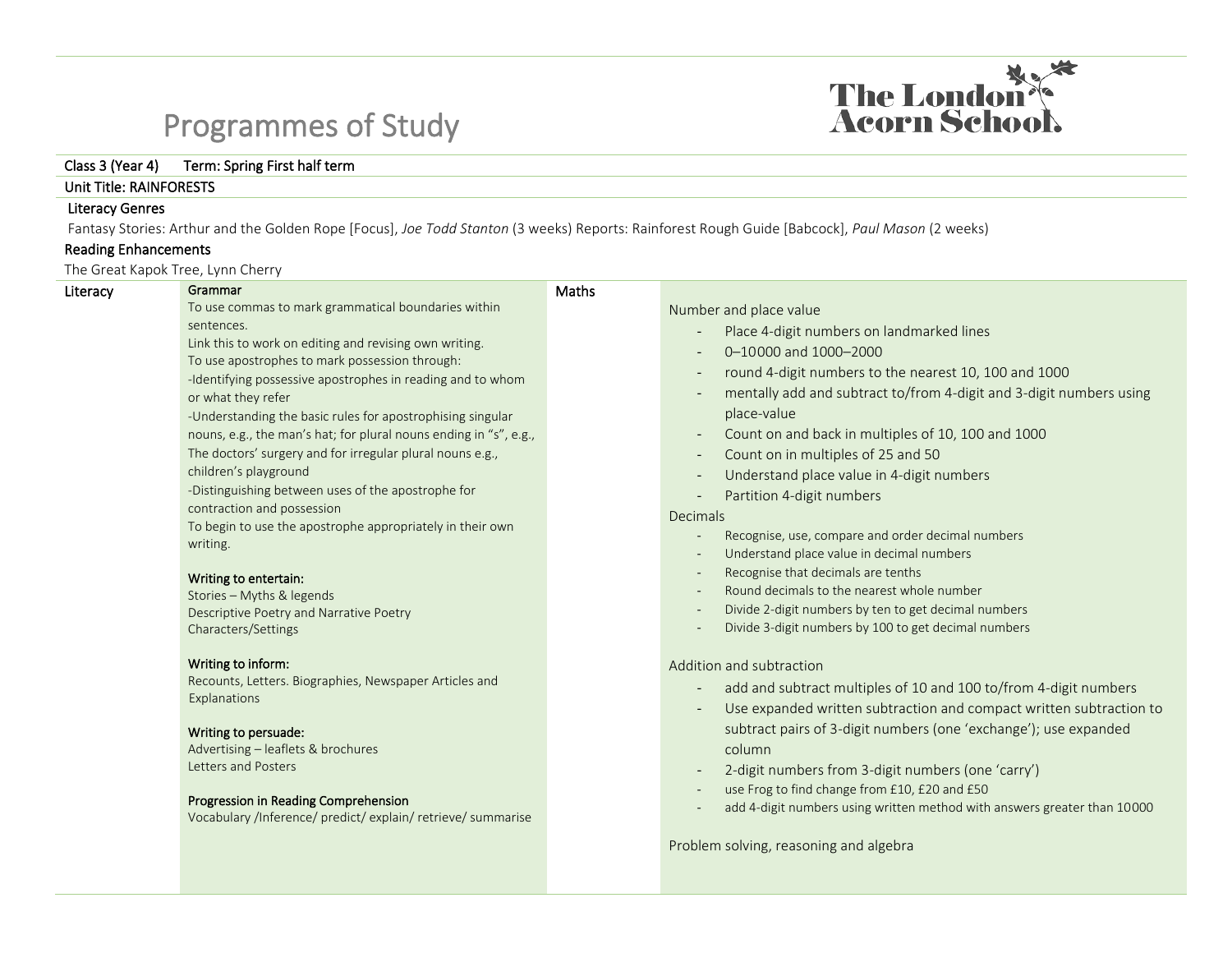| Art | PAINTING-CONTRAST                                                                                              | Humanities<br>(Geography) | <b>SOUTH AMERICA</b>                                                                                                            |
|-----|----------------------------------------------------------------------------------------------------------------|---------------------------|---------------------------------------------------------------------------------------------------------------------------------|
|     | -Study the art work of Oenone Hammersley and<br>identify the characteristics of her work                       |                           | -Defining rainforests and locate them on a world map- the Amazon                                                                |
|     |                                                                                                                |                           | -Identifying the equator and Tropics of Cancer and Capricorn                                                                    |
|     | -Know how to use light and dark to create a contrast<br>-Understand the term 'contrast' and use it with colour |                           | -Using maps to identify continents and countries where the Amazon is located                                                    |
|     | -strengthen the main subject and bring it into focus                                                           |                           | -Learning that the hot, humid climate of rainforests make them perfect for plant<br>growth                                      |
|     | -Understand the terms 'proportion and scale' and use<br>them to create a main subject within a setting         |                           | -Identifying the 4 main layers of vegetation in a tropical rainforest: emergent<br>layer, canopy, under storey and forest floor |
|     | -Create a painting in the style of Oenone Hammersley                                                           |                           | -Defining 'climate' and discussing the local climate, including changes in seasons                                              |
|     |                                                                                                                |                           | -Use charts and graphs to explore the climate of tropical rainforests, including<br>heat and rainfall                           |
|     |                                                                                                                |                           | -Exploring the part the rainforests play in the water cycle (briefly Y5 topic)                                                  |
|     |                                                                                                                |                           | -Exploring the way of life of the Yanomami tribe, including housing, clothing,<br>hunting, traditions, etc.                     |
|     |                                                                                                                |                           | -Comparing the lives of indigenous rainforest tribes with life in modern society                                                |
|     |                                                                                                                |                           | -Exploring some of the reasons for deforestation                                                                                |
|     |                                                                                                                |                           |                                                                                                                                 |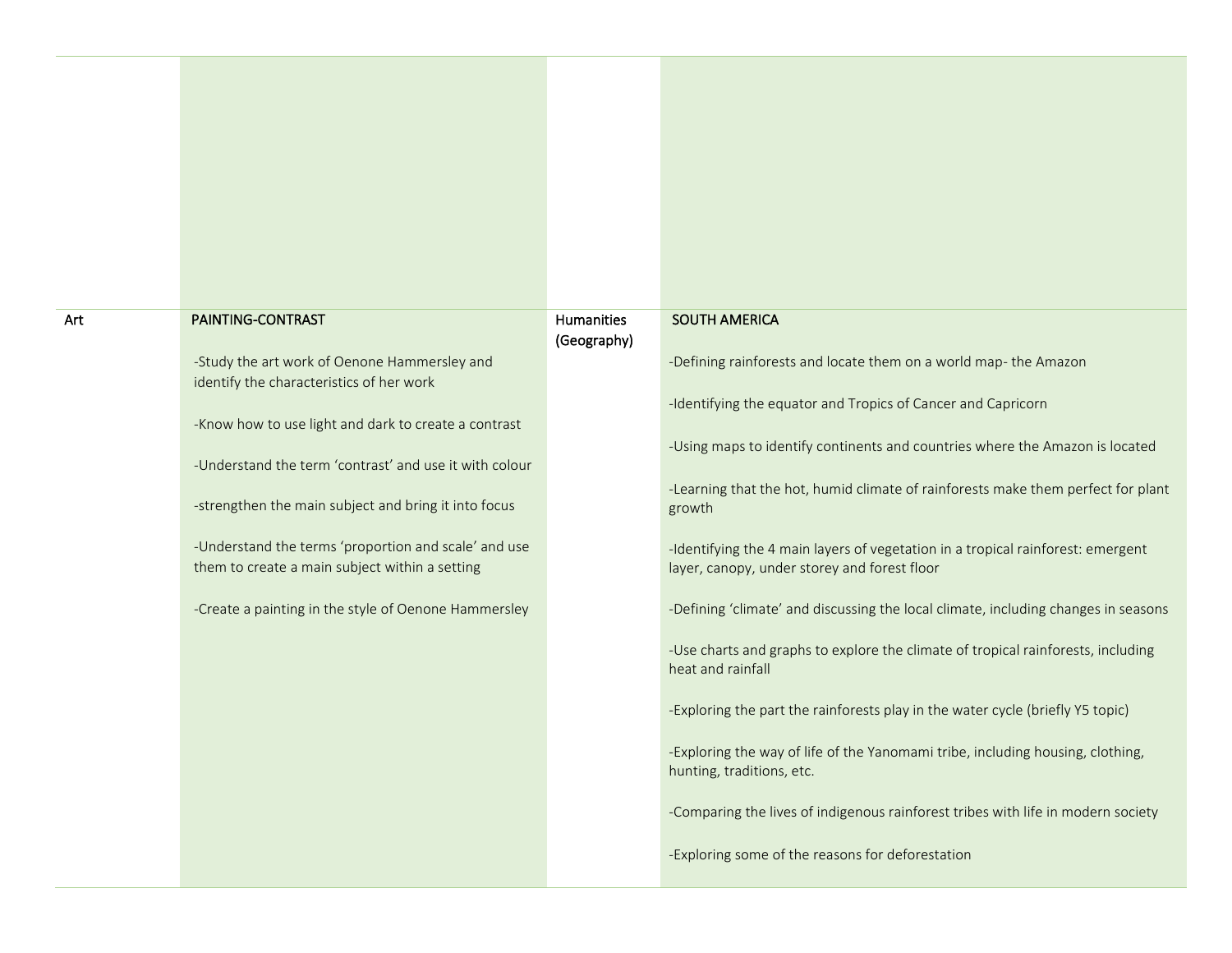|                                        |                                                                                                                                                                                                                                                                                                                                                                                                                                                                                                                                                                                                                                                                                                                                                                                                                                                                                                                                                                                                                               |                      | -Investigating the impact of deforestation on plants, animals and humans in the<br>rainforest and around the world<br>-Identifying ways we can help save the rainforests                                                                                                                                                                                                                      |
|----------------------------------------|-------------------------------------------------------------------------------------------------------------------------------------------------------------------------------------------------------------------------------------------------------------------------------------------------------------------------------------------------------------------------------------------------------------------------------------------------------------------------------------------------------------------------------------------------------------------------------------------------------------------------------------------------------------------------------------------------------------------------------------------------------------------------------------------------------------------------------------------------------------------------------------------------------------------------------------------------------------------------------------------------------------------------------|----------------------|-----------------------------------------------------------------------------------------------------------------------------------------------------------------------------------------------------------------------------------------------------------------------------------------------------------------------------------------------------------------------------------------------|
| Relationships<br>and Health            | <b>HEALTHY LIFESTYLES</b><br>healthy Eating Health and Prevention Physical Health and Fitness<br>Children will learn:<br>.about what food is healthy and to recognise opportunities to make their<br>own choices about food, what might influence their choices and the<br>benefits of eating a balanced diet<br>.about what good physical health means and how to recognise early signs<br>of physical illness<br>•how medicines, when used responsibly, contribute to health; that some<br>diseases can be prevented by vaccinations and immunisations; how<br>allergies can be managedsg<br>Children should:<br>. be able to design a series of healthy menus and compare these with each<br>other and the food offered in school<br>• be able to name some of the early signs of physical illnesssG<br>• have some basic knowledge about immunisations and allergiess of<br>. know how and when to seek support, including which adults to speak to<br>in and outside of school, if they are worried about their healthsg | <b>Forest School</b> | Gather nettles, learn uses for humans and non-humans.<br>Observe flowering of small and large plants in spring. Relate to pollination. 'ice<br>windows' plant sculptures at imbolc. Eggs made in ground art. Food web game<br>including spider/crustacean/insect categories.                                                                                                                  |
| Design and<br>technology /<br>Woodwork | Wood work projects connected to Main lesson themes<br>in addition to projects derived from pupil interests                                                                                                                                                                                                                                                                                                                                                                                                                                                                                                                                                                                                                                                                                                                                                                                                                                                                                                                    | Science              | <b>BIOLOGY - LIVING THINGS AND THEIR HABITATS</b><br>-Use classification keys to group living things in a variety of ways.<br>-Put vertebrate and invertebrate animals into groups (inc snails, slugs, spiders,<br>worms and insects).<br>-Recognise that environments can change and the impact this can have on living<br>things and habitats.                                              |
| <b>Religious Studies</b>               | <b>CHRISTIANITY (COMMUNITY)</b><br>-Find out about the range of church buildings in Merton, and<br>the development of the denominations they represent.<br>-Find out and debate the purposes and functions of key<br>artefacts, places, symbols and symbolic language associated<br>with Christianity                                                                                                                                                                                                                                                                                                                                                                                                                                                                                                                                                                                                                                                                                                                         | <b>PE</b>            | <b>ATHLETICS</b><br>-Can apply variety of speeds for different running lengths and review own<br>performance.<br>-Can perform different types of jumps with standing and running take off to land<br>with balance and control.<br>-Can send different objects correctly to gain distance, accuracy and improve<br>performance, taking measurements and recording.<br>SPORTSMANSHIP & INVASION |